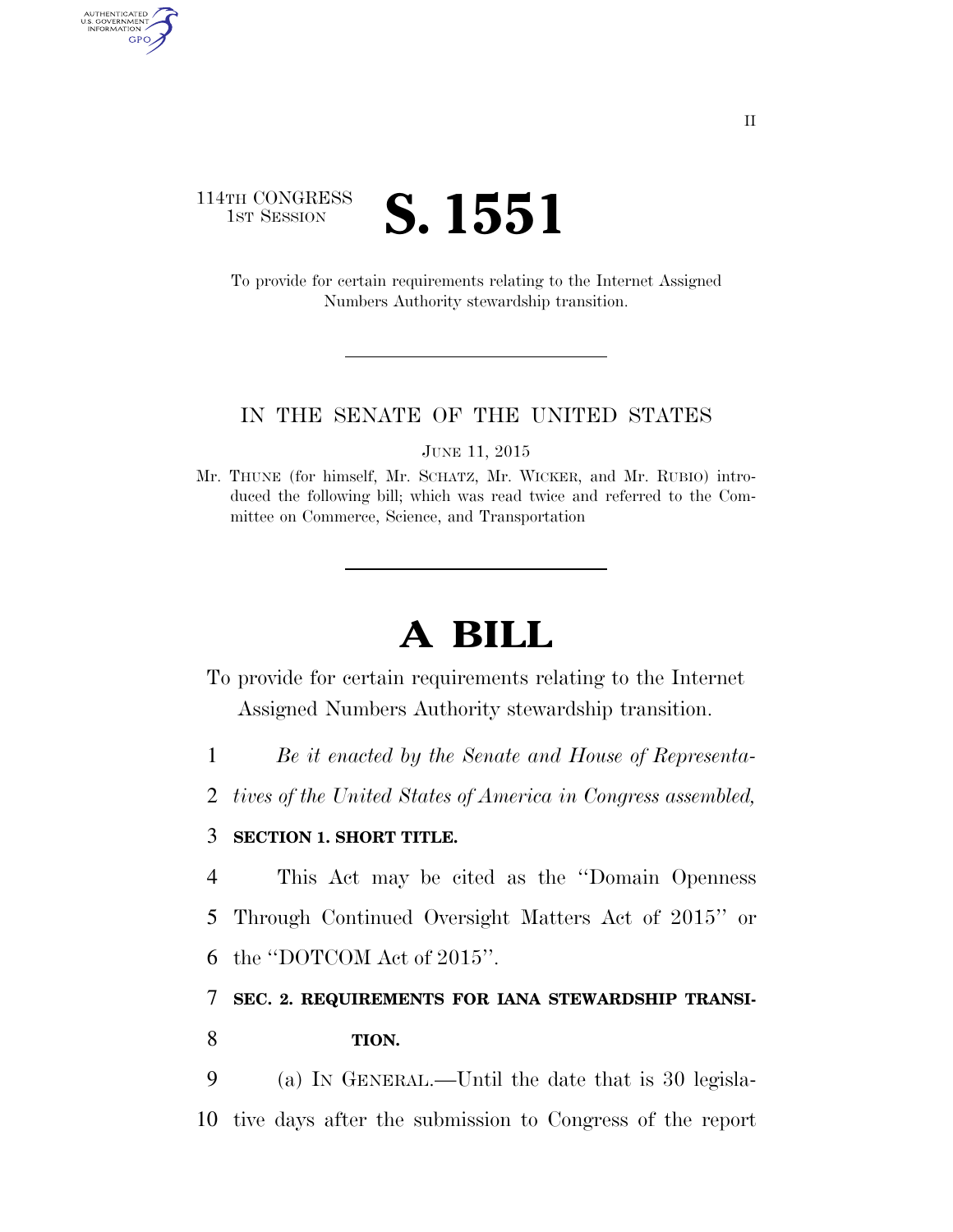| 1              | described in subsection (b), the Assistant Secretary may       |
|----------------|----------------------------------------------------------------|
| 2              | not permit the NTIA's role in the performance of the           |
| 3              | Internet Assigned Numbers Authority functions to termi-        |
| $\overline{4}$ | nate, lapse, be cancelled, or otherwise cease to be in effect. |
| 5              | (b) REPORT DESCRIBED.—The report described in                  |
| 6              | this subsection is a report that contains—                     |
| $\tau$         | (1) the proposal relating to the transition of the             |
| 8              | NTIA's stewardship of the Internet Assigned Num-               |
| 9              | bers Authority functions that was developed in a               |
| 10             | process convened by ICANN at the request of the                |
| 11             | NTIA; and                                                      |
| 12             | (2) a certification by the Assistant Secretary                 |
|                | that—                                                          |
| 13             |                                                                |
| 14             | $(A)$ such proposal—                                           |
| 15             | (i) supports and enhances the multi-                           |
| 16             | stakeholder model of Internet governance;                      |
| 17             | (ii) maintains the security, stability,                        |
| 18             | and resiliency of the Internet domain name                     |
| 19             | system;                                                        |
| 20             | (iii) meets the needs and expectations                         |
| 21             | of the global customers and partners of the                    |
| 22             | Internet Assigned Numbers Authority serv-                      |
| 23             | ices;                                                          |
| 24             | (iv) maintains the openness of the                             |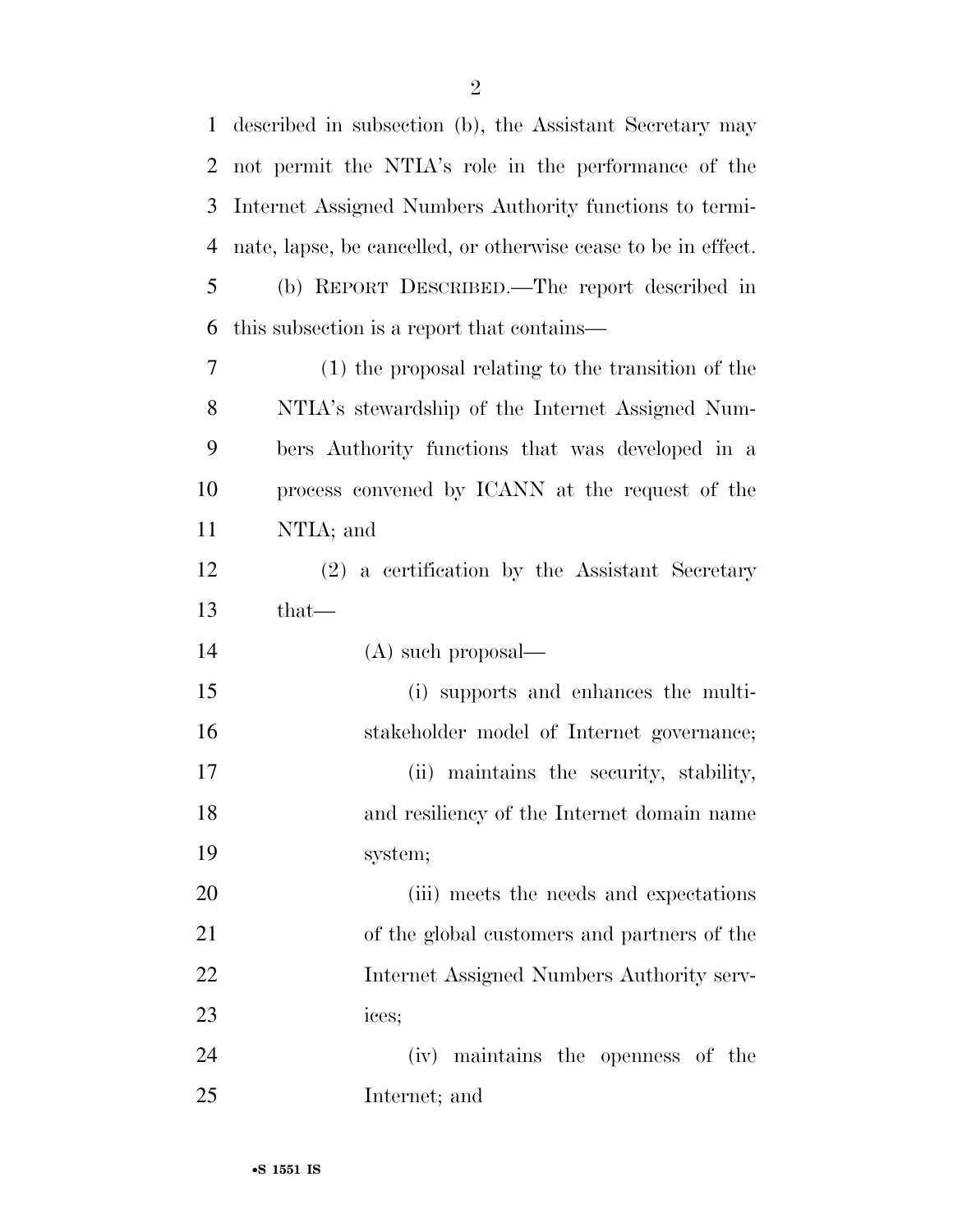| $\mathbf{1}$   | (v) does not replace the role of the                 |
|----------------|------------------------------------------------------|
| $\overline{2}$ | NTIA with a government-led or intergov-              |
| 3              | ernmental organization solution; and                 |
| $\overline{4}$ | (B) the required changes to ICANN's by-              |
| 5              | laws contained in the final report of ICANN's        |
| 6              | Cross Community Working Group on Enhanc-             |
| 7              | ing ICANN Accountability and the changes to          |
| 8              | ICANN's bylaws required by ICANN's IANA              |
| 9              | Stewardship Transition Coordination Group            |
| 10             | have been implemented.                               |
| 11             | (c) DEFINITIONS.—In this section:                    |
| 12             | (1) ASSISTANT SECRETARY.—The term "Assist-           |
| 13             | ant Secretary" means the Assistant Secretary of      |
| 14             | Commerce for Communications and Information.         |
| 15             | (2) ICANN.—The term "ICANN" means the                |
| 16             | Internet Corporation for Assigned Names and Num-     |
| 17             | bers.                                                |
| 18             | (3) LEGISLATIVE DAY.—The term "legislative           |
| 19             | day" does not include Saturdays, Sundays, legal      |
| 20             | public holidays, or days either House of Congress is |
| 21             | adjourned for more than 3 days during a session of   |
| 22             | Congress.                                            |